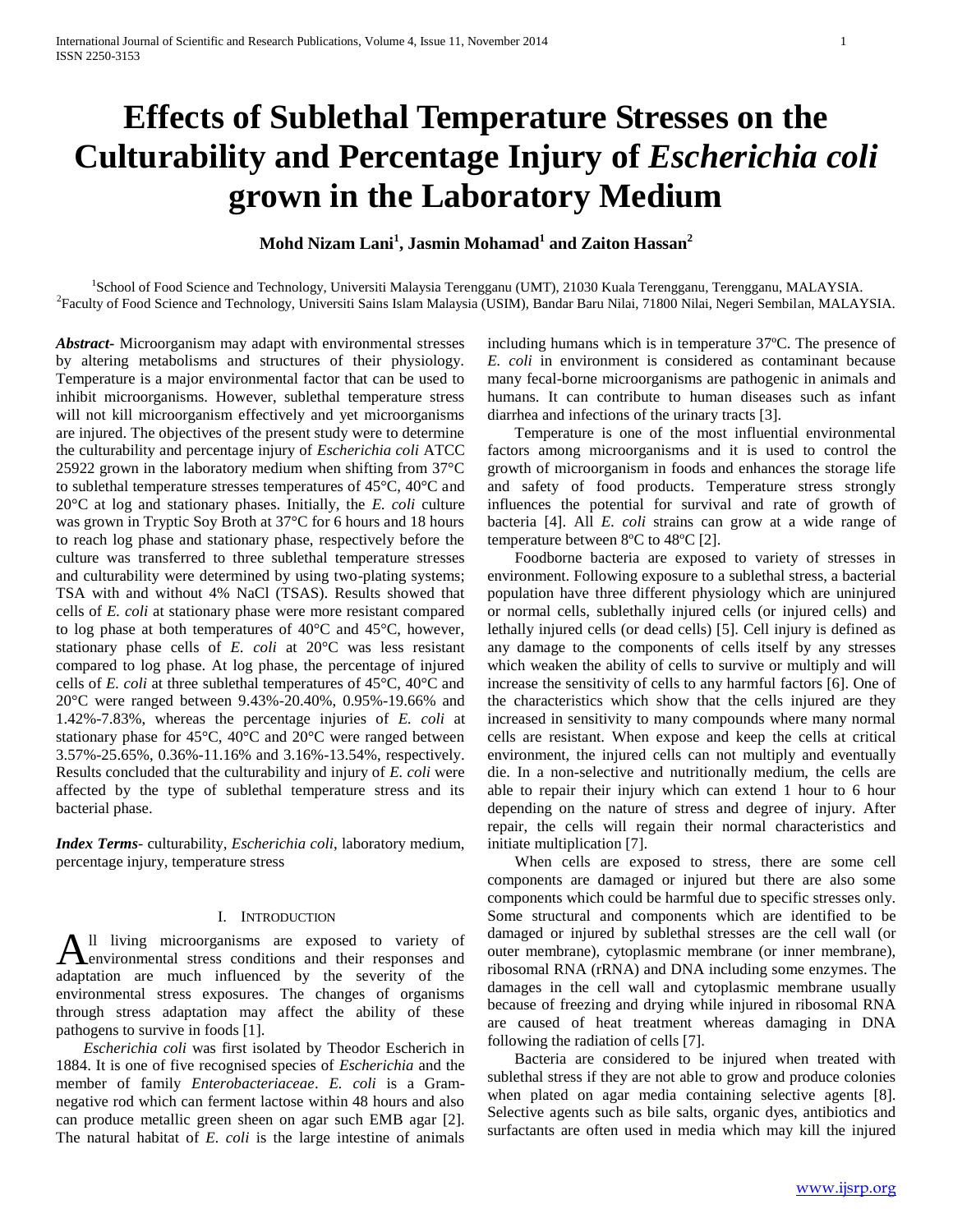cells [7] by inhibiting the repair process of injured cells. But, on non-selective agars such as Tryptic Soy Agar (TSA), both injured and non-injured cells can grow and form colonies. For this study, the selecting agent used is sodium chloride, NaCl. Therefore, by plating agar containing NaCl (4%) which added to TSA, the percentage injury of cells can be measured.

 The aim of this study was to determine the effects of *E. coli*  when exposed to selected temperature stresses (20°C, 40°C and 45°C). The growth of bacteria at 20°C was selected because it was slightly below ambient temperature (lower optimal temperature). Temperature of 40°C was chosen because it is a mild heat treatment for most of microorganisms and it is reflected the temperature abuse during food handling or storage. Whereas, 45°C is considered as severe temperature stress for *E. coli* as it is near to the maximum limit for its growth.

 Therefore, this study was conducted to determine the culturability and percentage injury of *E. coli* when exposed to sublethal temperature stresses after grown at optimal temperature. The finding of this study would provide new scientific evidence on microbial adaptation of *E. coli* under environmental stress conditions. This information is important to improve understanding about how stress can be implemented as preservation strategy.

### II. EXPERIMENTAL METHOD

## *A. Source of Microorganism*

 *Escherichia coli* (ATCC 25922) used in this study was obtained from American Type Culture Collection (ATCC) which provided by the School of Food Science and Technology, Universiti Malaysia Terengganu (UMT).

## *B. Culture Media*

 The bacteriological media which used on this study were Tryptic Soy Broth (MERCK, Germany), Tryptic Soy Agar (MERCK, Germany), Tryptic Soy Agar with 4% NaCl, 0.1% Peptone water (OXOID, UK). The media were prepared and sterilized using an autoclave as specified on manufacturer's direction. The prepared agars were poured in sterile Petri dishes and were leaved and cooled before they were used for the analysis.

## *C. Confirmation of E. coli Isolate*

 Morphological and biochemical tests were performed to confirm the purity of *E. coli* that was used during this study. On IMViC tests, positive results of *E. coli* were showed on Indole Test and Methyl Red tests whereby negative result were determined on Voges-Proskauer and citrate tests. Isolates that showed positive result on lactose fermentation, motility, glucose fermentation, arabinose, glycerol, maltose, mannitol, rhamnose, xylose and negative result on oxidase, grew in the presence of potassium cyanide (KCN) was considered *E. coli* [2]. The strain also was confirmed using API 20E (BioMérieux, France).

# *D. Comparison between Static versus Agitated Cultivation Method for E. coli*

 Preparation of test suspension began with inoculum from a stock culture of *E. coli* strain. The inoculum was streaked onto Tryptic Soy Agar (TSA) and the plate was incubated at  $37^{\circ}$ C for 24 hours in order to obtain the single colony. After incubation, the fresh isolated single colony of the strain was picked off using a sterile loop and dispersed into a flask containing 100 ml of sterile TSB. Following incubation at 37°C for 30 minutes, 1 ml was transferred into 300 ml of TSB. The procedure provided an initial cell concentration of approximately 1 x  $10<sup>3</sup>$  CFU/ml. The flask containing *E. coli* in 300 ml Tryptic Soy Broth (TSB) was incubated in a static incubator or in a shaker incubator. 1 ml of bacterial culture on the flask was diluted with 9 ml of 0.1 % peptone water and the 0.1 ml of desired dilution factor was transferred into TSA plates for a spread plate method in duplicates. Then, the plates were incubated for 24 hours at  $37^{\circ}$ C. The plates were enumerated and transformed to  $log_{10}$  CFU/ml and growth curve was constructed. The growth curve of *E. coli* at 37°C was established under agitated and static cultivation methods.

## *E. Survival and culturability of E. coli under temperature stresses*

After incubation for 24 hour at  $37^{\circ}$ C, a single isolated colony on Tryptic Soy Agar (TSA) was transferred in 100 ml sterile Tryptic Soy Broth (TSB) in conical flask which later was incubated at  $37^{\circ}$ C for 30 minutes for an initial growth. After that, 1 ml of broth was taken and was transferred to 300 ml sterile TSB. The bacterium was grown at  $37^{\circ}$ C until it reached middle log phase (6 hours) and middle stationary phase (18 hours) before subjected to the selected temperature stresses  $(20^{\circ}C, 40^{\circ}C)$ and  $45^{\circ}$ C). The samplings of bacterial culture shifted from  $37^{\circ}$ C to  $20^{\circ}$ C,  $40^{\circ}$ C and  $45^{\circ}$ C were done for every 1 hour for 9 hours at sublethal temperature stresses by duplicate the plates on TSA (without 4% NaCl) and TSAS (with 4% NaCl). After the samples were serial diluted at the desired serial dilution, 0.1 ml dilution from 9 ml of 0.1 % of peptone water was transferred to TSA and TSAS by using spread plate method. All plates were incubated for 24 hours at  $37^{\circ}$ C.

## *F. Determination of Percentage Injury of E. coli*

 Tryptic Soy Agar is a non-selective medium that support the growth of both injured and uninjured *E. coli*, whereas TSAS is a selective medium that support the growth of uninjured cells. The results from the culturability of cells on plate were used to determine the percentage injury of *E. coli*. The percentage injury (%) of cell was calculated by using the equation below [8]: Percentage Injury  $(\% )$  =

$$
1 - \begin{bmatrix} \underline{\text{Count on selective media (TSAS)}} & x & 100 \\ \text{Count on non selective media (TSA)} & \end{bmatrix}
$$

# III. RESULTS AND DISCUSSIONS

## *A. Agitation Versus Static Cultivation method for E. coli*

Figure 1 shows the growth curve of  $E$ . *coli* at  $37^{\circ}$ C using static and agitated cultivation methods when logarithmic of bacterial population was plotted against time. Although the agitated and static cultivation methods were not significantly different, the static cultivation method was chosen to grow *E. coli* in order to mimic the growth culture of *E. coli* in food which is static.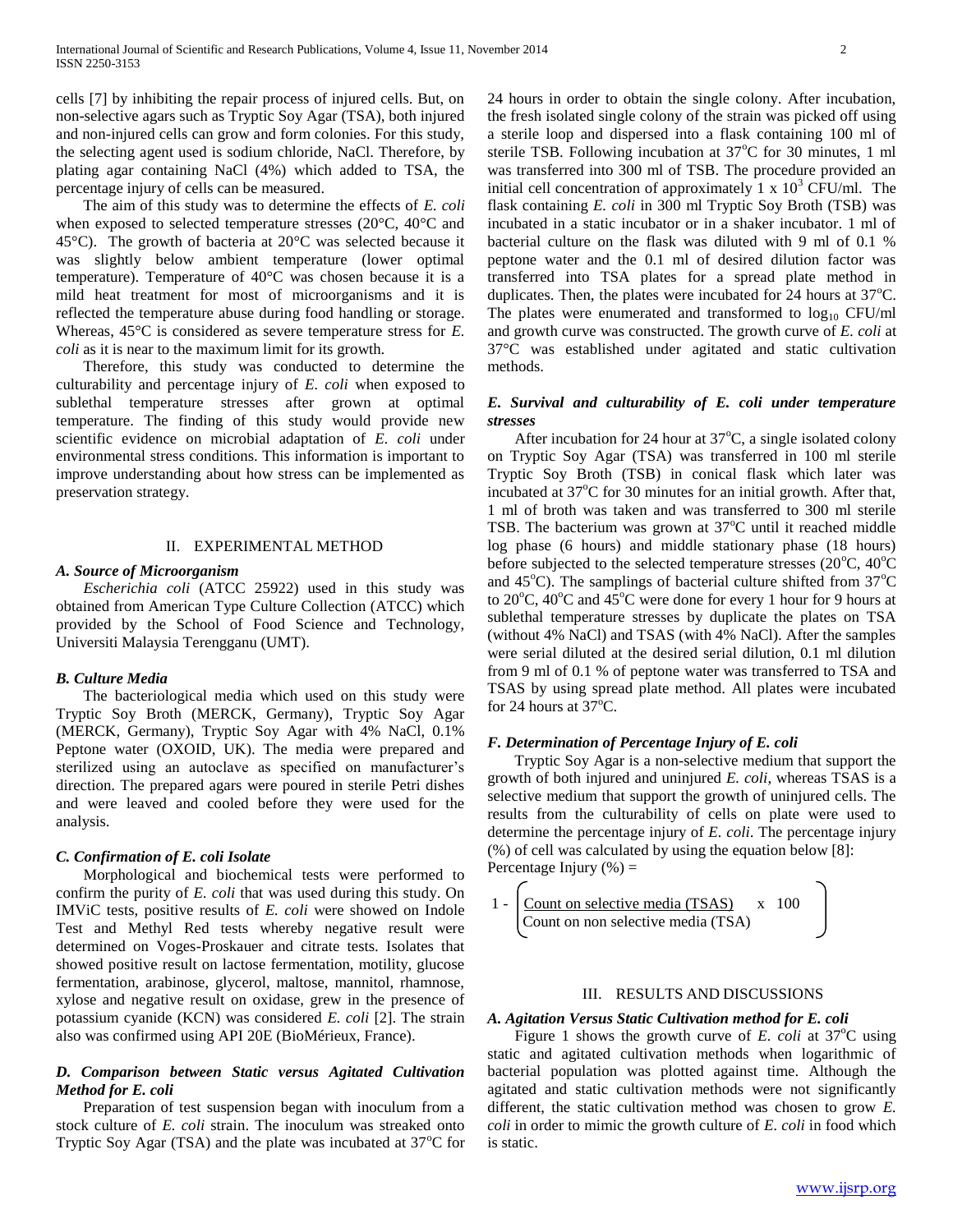

**Figure 1: Growth curve of** *E. coli* **at 37<sup>o</sup>C using static and agitated cultivation method**

 From the growth curve of *E. coli*, the time for log and stationary phase were obtained. The results showed that the time taken for log and stationary phase of *E. coli* were 6 and 18 hour respectively. The time for stationary phase was similar with the previous study by [9], where the *E. coli* was grown for 18 hour indicated the stationary phase cells of *E. coli*.

#### *B. Survival and culturability of E. coli under temperature stress*

The exposure of the culture that was grown at  $37^{\circ}$ C to the sublethal temperature stresses ( $20^{\circ}$ C,  $40^{\circ}$ C, and  $45^{\circ}$ C) by using TSA media at log phase is shown in Figure 2.



**Figure 2: Survival curve of** *E. coli* **on exposure to temperature stresses at log phase using TSA media.**

For the log phase, the cells were grown first at  $37^{\circ}$ C until reached log phase for 8 hours and it was then shifted to  $20^{\circ}$ C,  $40^{\circ}$ C and  $45^{\circ}$ C. During log phase, the population growth at  $40^{\circ}$ C was more resistant compared to the other two temperatures  $(20^{\circ}C)$ and  $45^{\circ}$ C). This is because since  $40^{\circ}$ C is near to the optimum temperature, the population growth was not exactly influenced by sudden shifting of temperature where the cells still can easily adapt the new temperature  $(40^{\circ}C)$ .

 In Figure 2, results clearly demonstrated that sudden shifting of *E. coli* from  $37^{\circ}$ C to  $20^{\circ}$ C reduced the growth rate of *E. coli*. The growth was inhibited for the first 3 hours where cells of *E. coli* were adapted to a new temperature of  $20^{\circ}$ C and slowly after that *E. coli* was gradually increased the growth with one  $log_{10}$  lower than cells grown at 40<sup>o</sup>C. During cell growth at 45<sup>o</sup>C, at the first hour the growth of *E. coli* was decreased because the bacterium was still adapting with the new temperature  $(45^{\circ}C)$  but after the second hour, the cells started to grow and adapted with temperature of  $45^{\circ}$ C until 6 hour before started to decline. The decline of  $E$ . *coli* at  $45^{\circ}$ C after 6 hours was due to the limitations of nutrient in the broth and due to exposure of high temperature at  $45^{\circ}$ C continuously.



**Figure 3: Survival curve of** *E. coli* **on exposure to temperature stresses at stationary phase using TSA media**

The exposures of the culture that were grown at  $37^{\circ}$ C to the sublethal temperature stresses ( $20^{\circ}$ C,  $40^{\circ}$ C, and  $45^{\circ}$ C) by using TSA media at stationary phases were shown in Figure 3. Cells were grown first at  $37^{\circ}$ C until reached stationary phase for 18 hours and it was then shifted separately at  $20^{\circ}$ C,  $40^{\circ}$ C and  $45^{\circ}$ C. From Figure 3, the population growth at  $45^{\circ}$ C is more resistant compared to viable cells at  $40^{\circ}$ C and  $20^{\circ}$ C. At  $45^{\circ}$ C, the cells grew rapidly between 1 to 3 hours while the two temperatures of  $20^{\circ}$ C and  $40^{\circ}$ C were still adjusting with the new environment and the developments of cells were continued increasingly until  $7<sup>th</sup>$ hours before the cells started to decline. The ability of cells to delay the multiplication in a new environment illustrates the resistances of cells towards stresses. Meanwhile, the population growth at  $20^{\circ}$ C was more susceptible compared to the other two stresses temperature and it reduced the growth of *E. coli*. This is due to the lack of growth of *E. coli* cells compared to the growth at  $40^{\circ}$ C and  $45^{\circ}$ C. Mild cold shifted from  $37^{\circ}$ C to  $20^{\circ}$ C caused a significant decrease in the growth rate of *E. coli* cells [10].

 From the Figures 2 and 3, it is concluded that the population growths of *E. coli* at stationary phase were more resistant compare to the log phase. For microorganisms like *Salmonella* and *E. coli*, cells in exponential are more sensitive to the variety of stresses compare to the cells at stationary phase because at this stage the cells are rapidly dividing. The differentiation in resistance between two phases can be explained by the differential expression of biosynthetic pathways, gene regulators and associated enzyme systems that supply an adaptive advantage to the stationary phase cells [11]. Cells at stationary phase are more resistant to numerous of stresses including heat [7]. This is due to the production of alternative sigma factor,  $\sigma^s$  or *RpoS* where these sigma factors is induced in early stationary phase and thus influence the growth of population cells at this phase [7].

## *C. Percentage Injury of E. coli*

 The effects of sublethal temperature stresses on sublethal injury for each hour are shown in Tables 1 and 2 for log and stationary phases, respectively. From Table 1, the percentage of injured cells at log phase at three different sublethal temperature 45<sup>o</sup>C, 40<sup>o</sup>C and 20<sup>o</sup>C were ranged between 9.43%-20.40%,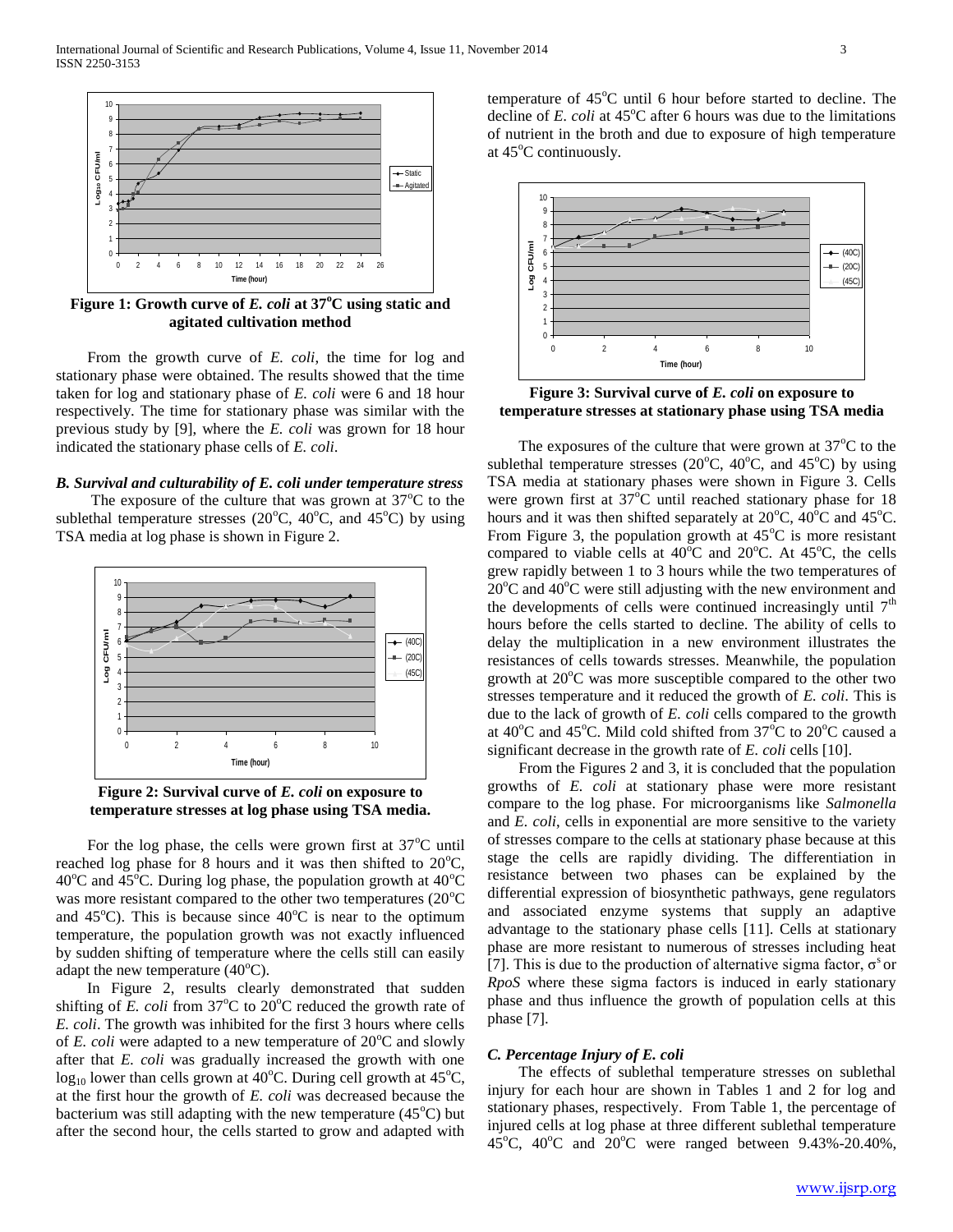0.95%-19.66% and 1.42%-7.83%. The percentage injury cells at  $45^{\circ}$ C are the highest at log phase due to the severe temperature because 45<sup>o</sup>C is near to the maximum temperature of *E. coli.* However, the slowest rate of injury developed at  $20^{\circ}$ C because  $20^{\circ}$ C is still in the range of growth of *E. coli.* Therefore, temperature 20°C is not effective to inhibit *E. coli*. The fluctuation of injury was caused by the presences of injured and uninjured cells in the broth were not consistent because the lag duration was varied and the temperatures used were different.

 Meanwhile, the percentage injuries (%) at stationary phase for 45<sup>o</sup>C, 40<sup>o</sup>C and 20<sup>o</sup>C were ranged between 3.57%-25.65%, 0.36%-11.16% and 3.16%-13.54% respectively. The highest rate for injured cells in stationary was at  $45^{\circ}$ C and the slowest rate was at  $40^{\circ}$ C. The slowest rate at  $40^{\circ}$ C can be justified because this temperature is near to the optimum temperature which is  $37^{\circ}$ C where the population of normal cells is high and thus the rate of injury are low. At  $45^{\circ}$ C, the percentage injury was higher compared to the other two temperatures ( $20^{\circ}$ C and  $40^{\circ}$ C) with the highest value  $25.65\%$  at  $9<sup>th</sup>$  hour.

| Table 1: Percentage sublethal injury cells of E. coli at log |
|--------------------------------------------------------------|
| phase under different temperature stresses                   |

| Time (h) | $45^{\circ}$ C Log | $40^{\circ}$ C Log | $20^{\circ}$ C Log |
|----------|--------------------|--------------------|--------------------|
|          |                    |                    |                    |
|          |                    |                    |                    |
| $\theta$ | $0.0\%$            | $0.0\%$            | $0.0\%$            |
| 1        | 9.43%              | 2.64%              | 5.48%              |
| 2        | 10.69%             | 4.90%              | 2.30%              |
| 3        | 16.76%             | 4.14%              | 1.68%              |
| 4        | 14.57%             | 6.76%              | 1.42%              |
| 5        | 18.09%             | 7.89%              | 2.72%              |
| 6        | 20.40%             | 19.66%             | 1.61%              |
| 7        | 12.81%             | 6.00%              | 6.04%              |
| 8        | 17.62%             | 0.95%              | 5.50%              |
| 9        | 10.00%             | 9.22%              | 7.83%              |

**Table 2: Percentage sublethal injury cells of** *E. coli* **at stationary phase under different temperature stresses**

| Time (h) | $45^{\circ}$ C Stat | $40^{\circ}$ C Stat | $20^{\circ}$ C Stat |
|----------|---------------------|---------------------|---------------------|
|          |                     |                     |                     |
| 0        | $0.0\%$             | $0.0\%$             | $0.0\%$             |
| 1        | 8.04%               | 9.85%               | 8.54%               |
| 2        | 17.61%              | 3.35%               | 6.70%               |
| 3        | 18.05%              | 11.16%              | 4.17%               |
| 4        | 13.76%              | 2.72%               | 10.55%              |
| 5        | 14.45%              | 2.20%               | 12.62%              |
| 6        | 3.57%               | 4.77%               | 6.91%               |
| 7        | 13.14%              | 0.36%               | 7.69%               |
| 8        | 13.87%              | 5.00%               | 7.28%               |
| 9        | 25.65%              | 8.93%               | 13.54%              |

 The results showed that sublethal injury cells at 40°C and 45°C were developed rapidly at log phase than in stationary phase. Expression of specific proteins was higher at stationary phase, and thus, it might influence the susceptibility of cells in log phase which the cells suffer greater damages due to the active metabolism at this phase [12]. That is why the injured cells were higher in log phase compared to stationary phase.

 The percentage injuries (%) for *E. coli* cells subjected to  $45^{\circ}$ C were the highest both in exponential and stationary phases. The study also demonstrated that there were distinct differentiations between 45<sup>o</sup>C and 20<sup>o</sup>C or 40<sup>o</sup>C. Since 45<sup>o</sup>C is a highest temperature for the growth of *E. coli* and known as severe temperature for this bacterium, the percentage injuries of *E. coli* were higher. Maybe most of the cells that form the colony on TSA not only injured but were poorly recovered on the selective media (TSA + 4% NaCl).

But, it was different with the survival of  $E$ , coli at  $20^{\circ}$ C, where the percentage injury log phase is lower than in stationary phase. At log phase for temperature below than 20<sup>o</sup>C, *E. coli* expresses a number of proteins which are higher compare to the cells that are growing at advanced temperature [13]. The expression of proteins will increase the resistances of cells through stresses [12] and the percentage of injury in cells became lower. For the stationary phase, the lack expression of protein will raise the susceptibility of cells on stresses. Thus, the percentage injury for stationary phase was lower compared to log phase with average 4.013 % at log and 8.116 % at stationary phase. The results suggested that the percentage injury were affected by the bacteria phase and the formation of Heat Shock Proteins (*HSPs*).

## IV. CONCLUSIONS

 It was found that when shifting *E. coli* from optimal temperature to three sublethal temperature stresses ( $20^{\circ}$ C,  $40^{\circ}$ C and  $45^{\circ}$ C), stationary phase of *E. coli* was more resistant to the sublethal temperature stress compared to the population growth of *E. coli* at log phase. Higher percentage injury was obtained during the log phase for  $40^{\circ}$ C and  $45^{\circ}$ C. But for  $20^{\circ}$ C, the higher percentage injury was obtained during stationary phase. Further study is required to investigate the mechanism of stress adaptation by foodborne pathogenic bacteria.

## ACKNOWLEDGMENT

 The authors thank UMT for providing the fund to support this project.

#### **REFERENCES**

- [1] Johnson, E.A. 2003. Microbial adaptation and survival in foods. In: Yousef, A.E. and V.K. Juneja. New generation foods in microbial stress adaptation and food safety. CRC Press, USA. p 94-120.
- [2] Batt, C.A. 1999. Escherichia coli. In: Trugo, L.C., P.M Finglas, and B. Caballero. Encyclopedia of food science and nutrition. Vol. IV, 2nd Edition. Academic Press, UK.
- [3] Janda, J.M. and S.L. Abbott. The Enterobacteria. ASM PRESS, Washington. p 1-51.
- [4] Ross, T., T.A. McMeekin, and L.A. Mellefont. 2002. Performance evaluation of a model describing the effects of temperature, water activity, pH and lactic acid concentration on the growth of Escherichia coli. Journal of Food Microbiology. 82, 45-58.
- [5] Wu, V.C.H. and D.Y.C. Fung. 2001. Evaluation of thin agar layer method for recovery of heat injured foodborne pathogens. Journal of Food Science. Vol. 66 (4): 580-583.